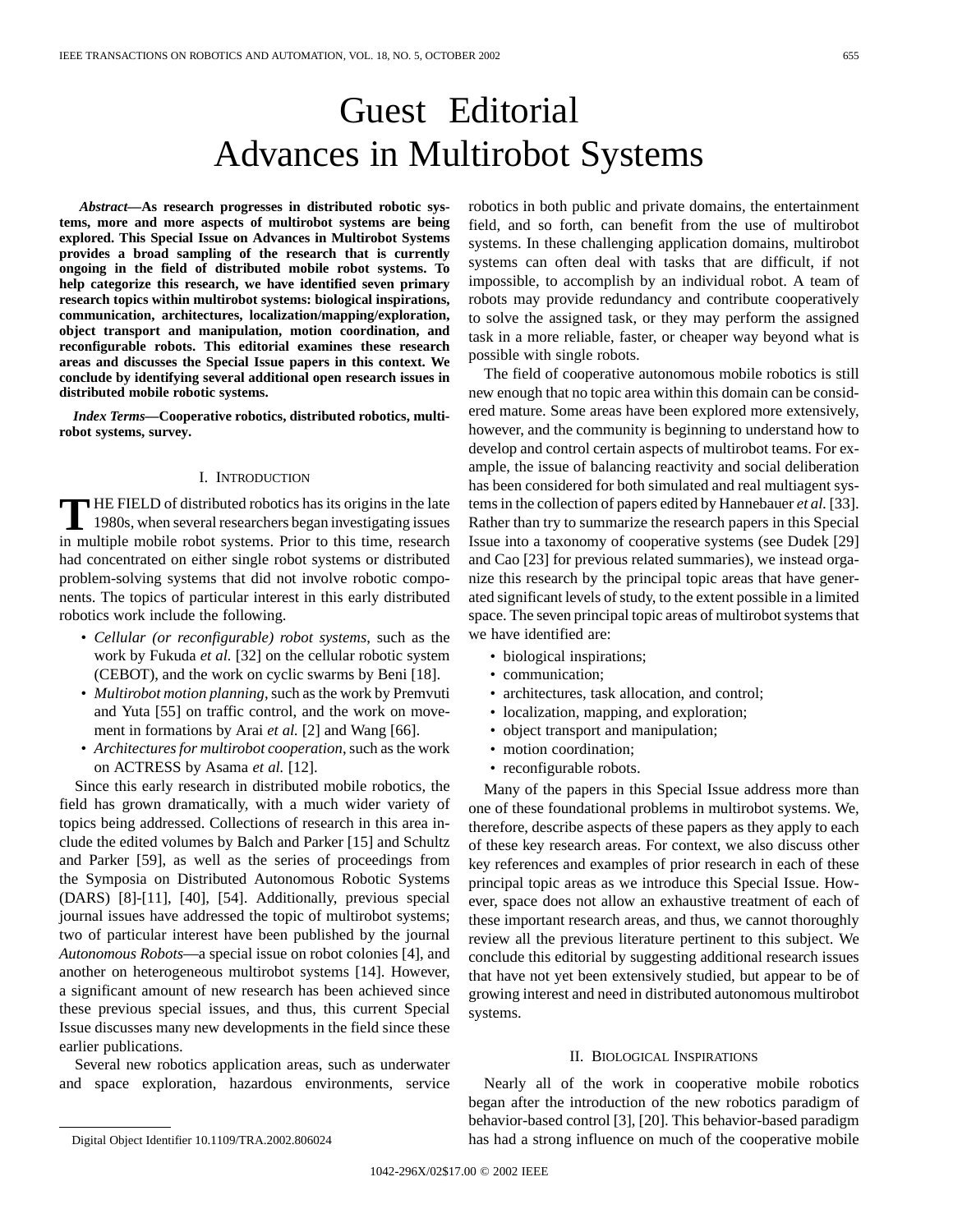robotics research. Because the behavior-based paradigm for mobile robotics is rooted in biological inspirations, many cooperative robotics researchers have also found it instructive to examine the social characteristics of insects and animals, and to apply these findings to the design of multirobot systems.

The most common application of this knowledge is in the use of the simple local control rules of various biological societies, particularly ants, bees, and birds, to the development of similar behaviors in cooperative robot systems. Work in this vein has demonstrated the ability for multirobot teams to flock, disperse, aggregate, forage, and follow trails (e.g., [26], [28], and [44]). The application of the dynamics of ecosystems has also been applied to the development of multirobot teams that demonstrate emergent cooperation as a result of acting on selfish interests [46]. To some extent, cooperation in higher animals, such as wolf packs, has generated advances in cooperative control. Significant study in predator–prey systems has occurred, although primarily in simulation [17], [34]. An exception is the paper in this Special Issue, entitled "Multiagent Probabilistic Pursuit–Evasion Games with Unmanned Ground and Aerial Vehicles," by Vidal *et al.*which implements a pursuit–evasion task on a physical team of aerial and ground vehicles. They evaluate various pursuit policies relating expected capture times to the speed and intelligence of the evaders and the sensing capabilities of the pursuers.

Competition in multirobot systems, such as that found in higher animals, including humans, is being studied in domains such as multirobot soccer. A previous special journal issue in *Artificial Intelligence* on RoboCup discusses many of the advances in this area; see [6] for a general overview of the field, and [5], [7], [49], [61], and [64] for some particular examples of this research. Another series of books appears yearly in the Lecture Notes in Artificial Intelligence series on the topic of multirobot soccer, beginning with [38]. Two papers in this Special Issue address multirobot control issues in the multirobot soccer domain. These papers are "Cooperative Probabilistic State Estimation for Vision-Based Autonomous Mobile Robots," by Schmitt *et al.* and "CS Freiburg: Coordinating Robots for Successful Soccer Playing," by Weigel *et al.*

Many areas of biological inspiration and their applicability to multirobot teams seem to be fairly well understood. More recently identified, less well understood, biological topics of relevance include the use of imitation in higher animals to learn new behaviors, and the physical interconnectivity demonstrated by insects, such as ants, to enable collective navigation over challenging terrains. One advance in this area is presented in the paper in this issue entitled "Hormone-Inspired Adaptive Communication and Distributed Control for CONRO Self-Reconfigurable Robots," by Shen *et al.*This paper examines both the physical interconnectivity of modular robots, as well as biological inspirations for how to maintain communication and collaboration in a distributed multirobot network.

# III. COMMUNICATION

The issue of communication in multirobot teams has been extensively studied since the inception of distributed robotics research. Distinctions between implicit and explicit communication are usually made, in which implicit communication occurs as a side effect of other actions, or "through the world" (see, for example, [51]), whereas explicit communication is a specific act designed solely to convey information to other robots on the team. Several researchers have studied the effect of communication on the performance of multirobot teams in a variety of tasks, and have concluded that communication provides certain benefits for particular types of tasks (e.g., [16], [43]). Additionally, these researchers have found that, in many cases, communication of even a small amount of information can lead to great benefits (e.g., [16]).

More recent work in multirobot communication has focused on representations of languages and the grounding of these representations in the physical world [35], [36]. Additionally, work has extended to achieving fault tolerance in multirobot communication, such as setting up and maintaining distributed communications networks [68] and ensuring reliability in multirobot communications [48]. An important related aspect of multirobot communication has been addressed in the paper by Shen *et al.* in this issue, entitled "Hormone-Inspired Adaptive Communication and Distributed Control for CONRO Self-Reconfigurable Robots," which examines the use of adaptive communication in modular, reconfigurable robotics. The challenge in these systems is to maintain communication even when connections between robots may change dynamically and unexpectedly. This paper demonstrates one aspect of the recent progress that is being made in enabling multirobot teams to operate reliably, even amidst faulty communication environments.

Another paper in this Special Issue, entitled "Performance of a Distributed Robotic System using Shared Communications Channels," by Rybski *et al.* explores communications issues of teams of miniature robots that must use very low-capacity radio frequency (RF) communications due to their small size. They approach this issue through the use of process scheduling to share the available communications resources.

# IV. ARCHITECTURES, TASK ALLOCATION, AND CONTROL

A great deal of research in distributed robotics has focused on the development of architectures, task planning capabilities, and control. This research area addresses the issues of action selection, delegation of authority and control, the communication structure, heterogeneity versus homogeneity of robots, achieving coherence amidst local actions, resolution of conflicts, and other related issues. Each architecture that has been developed for multirobot teams tends to focus on providing a specific type of capability to the distributed robot team. Capabilities that have been of particular emphasis include task planning [1], fault tolerance [52], swarm control [], human design of mission plans [45], role assignment [22], [50], [62], and so forth.

The paper entitled "Performance of a Distributed Robotic System Using Shared Communications Channels," by Rybski *et al.* presents a software architecture for the control of a set of miniature robots, called Scouts. The architecture for this system is constrained by the limited computational capabilities of the miniature robots, leading to a proxy-processing scheme enabling robots to use remote computers for their computing needs. They present a resource allocation system that dynami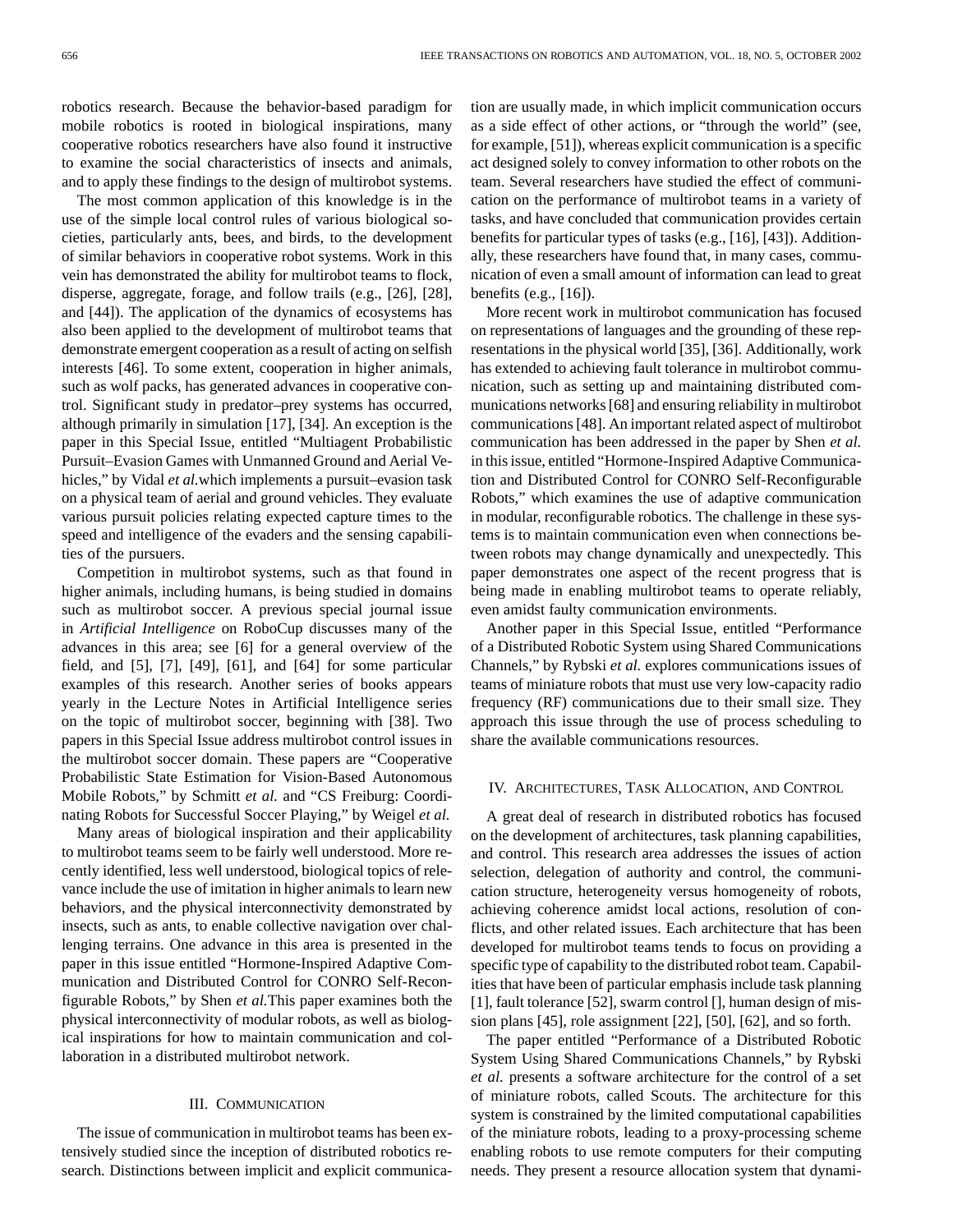cally assigns resources to each robot to maximize the utilization of resources, while also maintaining given behavior priorities. They present experimental results of their approach using their Scout robot team.

The architecture design challenge is also addressed in this Special Issue in the paper by Nakamura *et al.*entitled "Human-Supervised Multiple Mobile Robot System." This paper presents a flexible command and monitoring structure that enables a human operator to work with a team of mobile robots. Four levels of control are defined, including the robot control level, the group level, the object control level, and the task control level. The effectiveness of their approach is illustrated in a transportation task using several mobile robots.

Another paper in this Special Issue, entitled "Emotion-Based Control of Cooperating Heterogeneous Mobile Robots," by Murphy *et al.* presents a hybrid deliberative/reactive architecture that uses a computational model of emotions to modify active behaviors at the sensory-motor level and change the set of active behaviors at the schematic level. The emotion-based control enables the team to demonstrate the desired societal behavior without any centralized planning and with minimal communication. They illustrate their results on physical robots operating in public venues.

The task allocation issue is also addressed in the paper entitled "Sold!: Market Methods for Multirobot Control," by Gerkey and Mataric. This paper presents an approach for dynamic task allocation using a resource-centric negotiation strategy to produce a distributed approximation to a global optimum of resource usage. They present validations of their approach in physical robot experiments in object pushing and in loosely-coupled task selection.

The paper by Miyata *et al.* entitled "Cooperative Transport by Multiple Mobile Robots in Unknown Static Environments Associated with Real-Time Task Assignment," addresses the development of a task assignment architecture for multiple mobile robots. The architecture deals with multiple tasks that must be accomplished in real time, in applications that consist of a large number of tasks relative to the number of available robots. They present an approach that involves two real-time planners: a priority-based task-assignment planner and a motion planner. They illustrate their approach in a cooperative transport task in simulation.

Vidal *et al.* address multiagent control architectures for teams of ground and aerial vehicles in their paper entitled "Multiagent Probabilistic Pursuit–Evasion Games with Unmanned Ground and Aerial Vehicles." The goal of their research is the integration of multiple autonomous heterogeneous robots into a coordinated system that is modular, scalable, fault tolerant, adaptive, and efficient. They present a hybrid hierarchical system architecture that segments the control of each agent into different layers of abstraction. These layers of abstraction allow interoperability in heterogeneous robot teams. They illustrate the effectiveness of this approach in a pursuit–evasion application.

The architecture, task allocation, and control issue is addressed by the paper entitled "CS Freiburg: Coordinating Robots for Successful Soccer Playing," by Weigel *et al.* This paper presents a multiagent coordination architecture to enable robot teams to play RoboCup soccer. They use role assignments and an action-selection module based on extended behavior networks to enable robots to cooperate in this domain. They present results of their approach from their RoboCup soccer experiences.

## V. LOCALIZATION, MAPPING, AND EXPLORATION

An extensive amount of research has been carried out in the area of localization, mapping, and exploration for single autonomous robots. Only fairly recently has much of this work been applied to multirobot teams. Almost all of the work has been aimed at two-dimensional (2-D) environments. Initially, most of this research took an existing algorithm developed for single robot mapping, localization, or exploration, and extended it to multiple robots. More recently, researchers have developed new algorithms that are fundamentally distributed. One example of this work is given in [31], which takes advantage of multiple robots to improve positioning accuracy beyond what is possible with single robots. Another example is a paper in this Special Issue entitled "Distributed Multirobot Localization," by Roumeliotis and Bekey. This paper presents a decentralized Kalman filter-based approach to enable a group of mobile robots to simultaneously localize by sensing their teammates, and combining positioning information from all the team members. They illustrate the effectiveness of their approach through application on a team of three physical robots.

An additional paper in this Special Issue examines vision-based localization in multirobot teams. This paper, entitled "Cooperative Probabilistic State Estimation for Vision-Based Autonomous Mobile Robots," by Schmitt *et al.* develops and analyzes a probabilistic, vision-based state estimation method that enables robot team members to estimate their joint positions in a known environment. Their approach also enables robot team members to track positions of autonomously moving objects. They illustrate their approach on physical robots in the multirobot soccer domain.

As is the case with single-robot approaches to localization, mapping, and exploration, research into the multirobot version can be described using the familiar categories based on the use of landmarks [25], scan matching [21], and/or graphs [56], and which use either range sensors (such as sonar or laser) or vision sensors. The paper entitled "LOST: Localization-Space Trails for Robot Teams," by Vaughan *et al.* presents an algorithm enabling a robot team to navigate between places of interest in an initially unknown environment by using a trail of waypoint landmarks. They illustrate that their approach copes with accumulating odometry error, is robust to the failure of individual robots, and converges to the best route discovered by any robot on the team.

## VI. OBJECT TRANSPORT AND MANIPULATION

Enabling multiple robots to cooperatively carry, push, or manipulate common objects has been a long standing, yet difficult, goal of multirobot systems. Many research projects have dealt with this topic area; fewer of these projects have been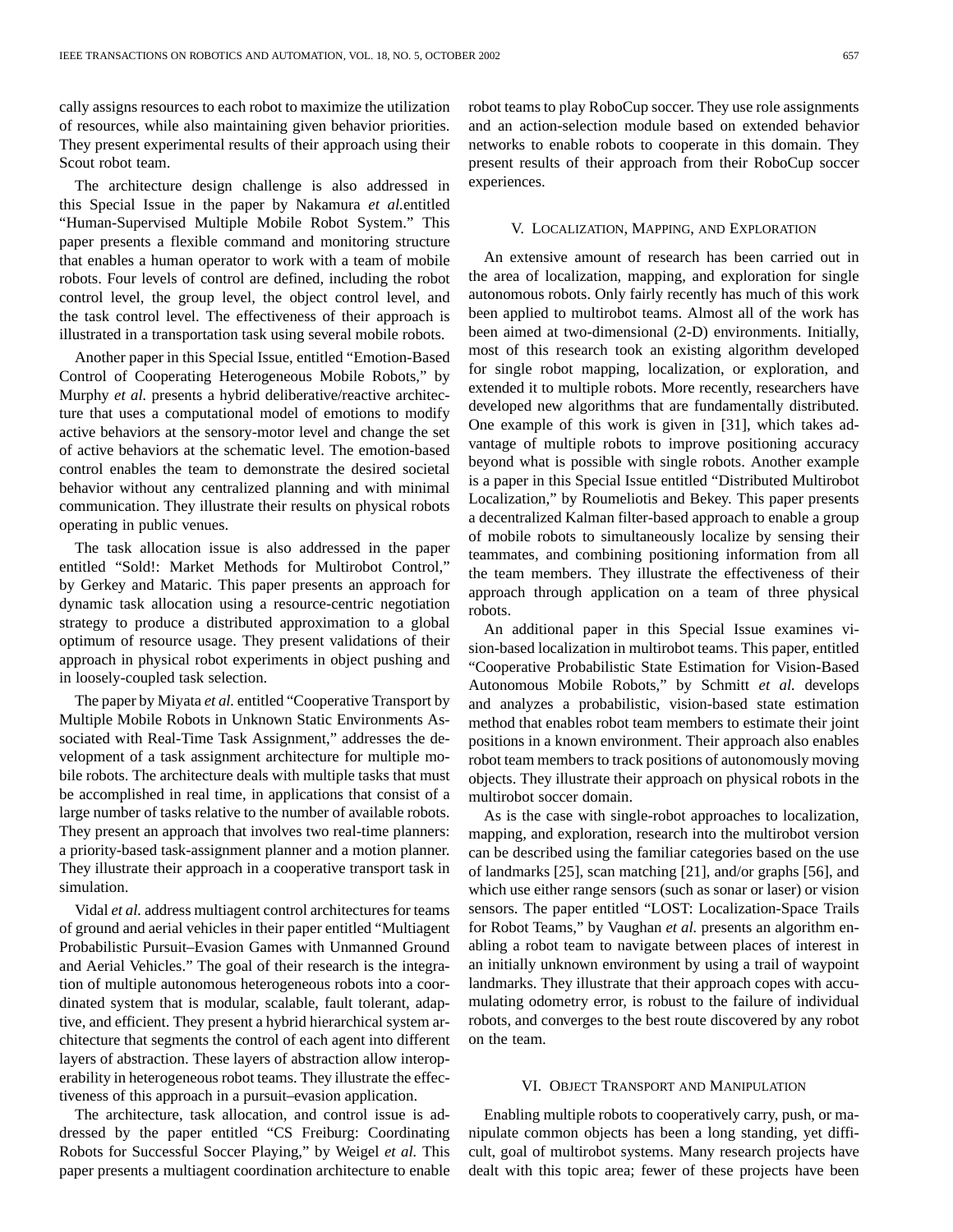demonstrated on physical robot systems. This research area has a number of practical applications that make it of particular interest for study.

Numerous variations on this task area have been studied, including constrained and unconstrained motions, two-robot teams versus "swarm"-type teams, compliant versus noncompliant grasping mechanisms, cluttered versus uncluttered environments, global system models versus distributed models, and so forth. Perhaps the most demonstrated task involving cooperative transport is the pushing of objects by multirobot teams [57], [60]. This task seems inherently easier than the carry task, in which multiple robots must grip common objects and navigate to a destination in a coordinated fashion [37], [67]. A novel form of multirobot transportation that has been demonstrated is the use of ropes wrapped around objects to move them along desired trajectories [27].

A paper in this Special Issue, entitled "Cooperative Transport by Multiple Mobile Robots in Unknown Static Environments Associated with Real-Time Task Assignment," by Miyata *et al.* explores the cooperative transport task by multiple mobile robots in an unknown static environment. Their approach enables robot team members to displace objects that are interfering with the transport task, and to cooperatively push objects to a destination. They illustrate their results both in simulation and using a team of two physical robots.

The paper by Das *et al.* entitled "A Framework for Vision-Based Formation Control," presents a novel approach for cooperative manipulation that is based on formation control. Their approach enables robot teams to cooperatively manipulate obstacles by trapping them inside the multirobot formation. They demonstrate their results on a team of three physical robots.

## VII. MOTION COORDINATION

Another popular topic of study in multirobot teams is that of motion coordination. Research themes in this domain that have been particularly well studied include multirobot path planning [30], [41], [63], [69], traffic control [55], formation generation [2], and formation keeping [13], [66]. Most of these issues are now fairly well understood, although demonstration of these techniques in physical multirobot teams (rather than in simulation) has been limited. More recent issues studied within the motion coordination context are target tracking [53], target search [39], and multirobot docking [47] behaviors. The motion coordination problem in the form of path planning for multiple robots is addressed in this Special Issue by Saptharishi *et al.* in the paper entitled "Distributed Surveillance and Reconnaissance Using Multiple Autonomous ATVs: CyberScout." In this paper, an approach is presented that performs path planning via checkpoint and dynamic priority assignment using statistical estimates of the environment's motion structure. Additionally, they explore the issue of vision-based surveillance to track multiple moving objects in a cluttered scene. The results of their approaches are illustrated using a variety of experiments.

With the increased interest in reconfigurable robotics, another important issue in motion coordination is the generation of cooperative gaits using modular robot systems. The paper in this issue by Shen *et al.*entitled "Hormone-Inspired Adaptive Communication and Distributed Control for CONRO Self-Reconfigurable Robots," addresses some issues in motion coordination for reconfigurable robots, illustrating the achievement of gaits that include the caterpillar move, a legged walk, and a rolling track.

Formation control has been a popular topic of multirobot systems for many years. The paper by Fredslund and Mataric in this Special Issue, entitled "A General Algorithm for Robot Formation Using Local Sensing and Minimal Communication," addresses the problem of achieving formation controls using only local sensing and interaction. Their key idea is to have each robot maintain another specific robot, called a *friend*, within its field of view, at a desired viewing angle. They illustrate the ability of this approach to produce a variety of formations, including diamond, triangle, arrowhead, wedge, and hexagon. Their results are illustrated through experiments on physical and simulated robot teams.

An advancement in the analysis of motion coordination in multirobot teams is the development of provable theorems that characterize the cooperative performance of team formations under certain conditions. The paper by Das *et al.* entitled "A Framework for Vision-Based Formation Control," examines motion control by developing a novel framework for controlling and coordinating a group of nonholonomic mobile robots. Their approach allows robot teams to accomplish diverse tasks such as scouting and reconnaissance, and distributed manipulation using vision-based formation control. They show how their approach guarantees stability and convergence in a wide range of tasks, and illustrate their results on a platform of three nonholonomic robots. An additional paper in this Special Issue by Ogren *et al.* entitled "A Control Lyapunov Function Approach to Multiagent Coordination," addresses the class of multirobot teams for which control Lyapunov functions can be found. Their results yield an abstract and theoretically sound coordination strategy for formation control in multirobot teams. Another paper in this Special Issue, entitled "Decentralized Control of Cooperative Robotic Vehicles: Theory and Application," by Feddema *et al.* describes how decentralized control theory can be used to analyze the motion coordination performance of multiple mobile robots. They illustrate the results of their theory through several examples of distribution motion coordination on physical robots performing applications such as perimeter security.

#### VIII. RECONFIGURABLE ROBOTICS

Even though some of the earliest research in distributed robotics focused on concepts for reconfigurable distributed systems [18], [32], relatively little work has proceeded in this area until the last few years. More recent work has resulted in a number of actual physical robot systems that are able to reconfigure. The motivation of this work is to achieve function from shape, allowing individual modules, or robots, to connect and reconnect in various ways to generate a desired shape to serve a needed function. These systems have the theoretical capability of showing great robustness, versatility, and even self-repair.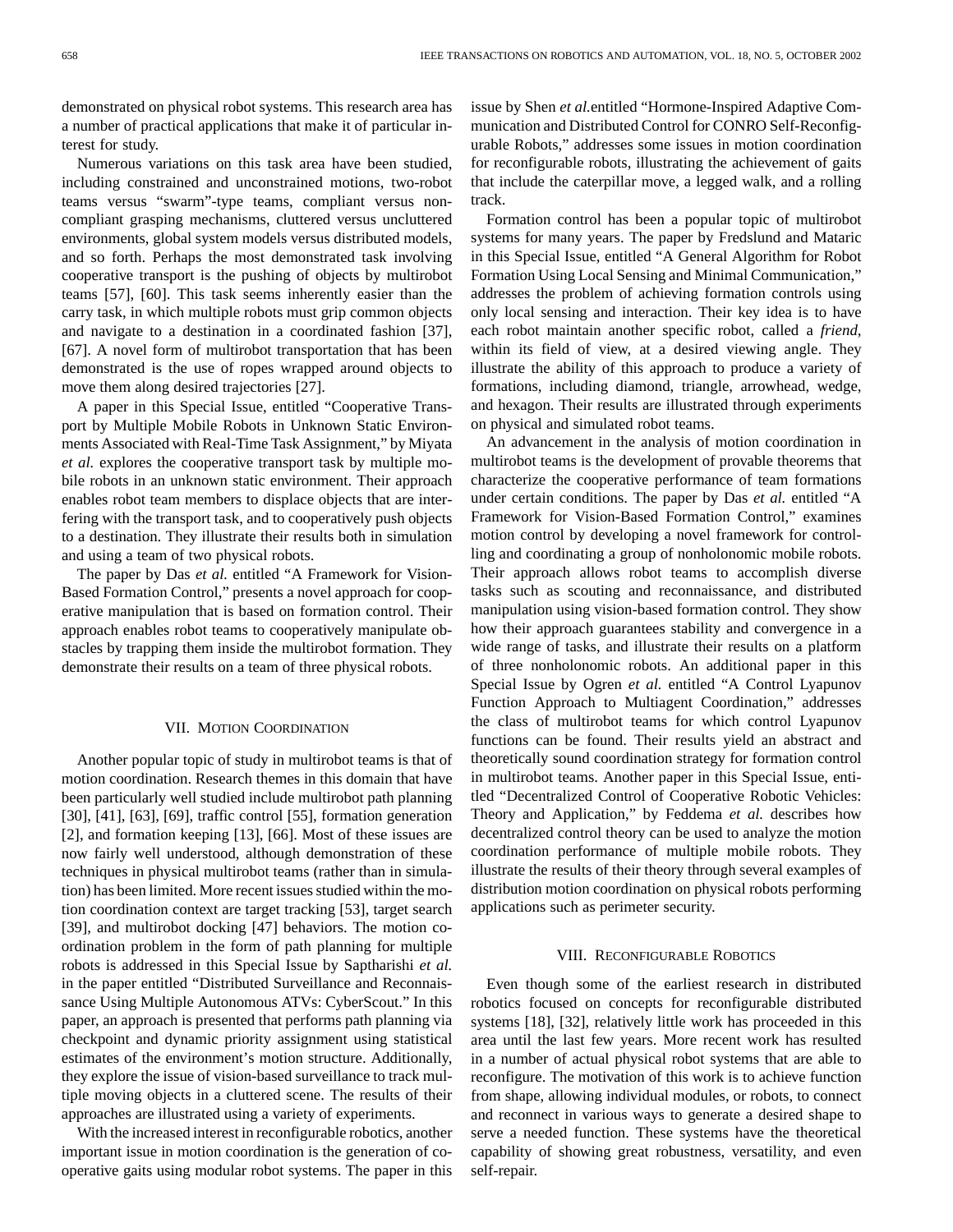Most of the work in this area involves identical modules with interconnection mechanisms that allow either manual or automatic reconfiguration. These systems have been demonstrated to form into various navigation configurations, including a rolling track motion [70], an earthworm or snake motion [24], [70], and a spider or hexapod motion [24], [70]. Some systems employ a cube-type arrangement, with modules able to connect in various ways to form matrices or lattices for specific functions [19], [58], [65], [71]. An important example of this research is the paper in this Special Issue by Shen *et al.* entitled "Hormone-Inspired Adaptive Communication and Distributed Control for CONRO Self-Reconfigurable Robots." This paper presents a biologically inspired approach for adaptive communication in self-reconfigurable and dynamic networks, as well as physical module reconfiguration for accomplishing global effects such as locomotion. They demonstrate their results in the context of the CONRO modules that they have developed.

Research in this area is still very young, and most of the systems developed are not yet able to perform beyond laboratory experiments. While the potential of large numbers of robot modules has been demonstrated in simulation, it is still uncommon to have implementations involving more than a dozen or so physical modules. The practical application of these systems is yet to be demonstrated, although progress is being made in that direction. Clearly, this is a rich area for continuing advances in multirobot systems.

# IX. ADDITIONAL OPEN ISSUES IN DISTRIBUTED AUTONOMOUS MOBILE ROBOTICS

It is clear that since the inception of the field of distributed autonomous mobile robotics less than two decades ago, significant progress has been made on a number of important issues. The field has a good understanding of the biological parallels that can be drawn, the use of communication in multirobot teams, and the design of architectures for multirobot control. Considerable progress has been made in multirobot localization/mapping/exploration, cooperative object transport, and motion coordination. Recent progress is beginning to advance the areas of reconfigurable robotics and multirobot learning. Of course, all of these areas have not yet been fully studied. Several other research challenges still remain, including the following.

- How do we identify and quantify the fundamental advantages and characteristics of multirobot systems?
- How do we easily enable humans to control multirobot teams?
- Can we scale up to demonstrations involving more than a dozen or so robots?
- Is passive action recognition in multirobot teams possible?
- How can we enable physical multirobot systems to work under hard real-time constraints?
- How does the complexity of the task and of the environment affect the design of multirobot systems?

These and other issues in multirobot cooperation should keep the research community busy for many years to come.

TAMIO ARAI*, Professor* The University of Tokyo Department of Precision Engineering Tokyo, Japan (e-mail: arai@prince.pe.u-tokyo.ac.jp)

ENRICO PAGELLO*, Associate Professor of Computer Science* The University of Padua Department of Information Engineering Padova, Italy (e-mail: epv@dei.unipd.it)

LYNNE E. PARKER*, Associate Professor* The University of Tennessee Department of Computer Science Knoxville, TN 37996 USA (e-mail: parker@cs.utk.edu)

#### **REFERENCES**

- [1] R. Alami, S. Fleury, M. Herrb, F. Ingrand, and F. Robert, "Multirobot cooperation in the Martha project," *IEEE Robot. Automat. Mag.*, 1997.
- [2] T. Arai, H. Ogata, and T. Suzuki, "Collision avoidance among multiple robots using virtual impedance," in *Proc. IEEE/RSJ Int. Conf. Intelligent Robots and Systems*, 1989, pp. 479–485.
- [3] R. C. Arkin, "Integrating behavioral, perceptual, and world knowledge in reactive navigation," *Robot. Auton. Syst.*, vol. 6, pp. 105–122, 1990.
- [4] *Auton. Robots*, vol. 4, no. 1, pp. 1–153, Mar. 1997.
- [5] M. Asada, R. D'Andrea, A. Birk, H. Kitano, and M. Veloso, "Robotics in edutainment," in *Proc. IEEE Int. Conf. Robotics and Automation (ICRA 2000)*, San Francisco, CA, 2000, pp. 795–800.
- [6] M. Asada, H. Kitano, I. Noda, and M. Veloso, "RoboCup: Today and tomorrow—What we have learned," *Artif. Intell.*, vol. 110, no. 2, pp. 193–214, June 1999.
- [7] M. Asada, E. Uchibe, and K. Hosoda, "Cooperative behavior acquisition for mobile robots in dynamically changing real worlds via vision-based reinforcement learning and development," *Artif. Intell.*, vol. 110, no. 2, pp. 275–292, June 1999.
- [8] H. Asama, Ed., *Proc. Int. Symp. Distributed Autonomous Robotic Systems* Wako, Saitama, Japan, Sept. 1992.
- [9] H. Asama, T. Arai, T. Fukuda, and T. Hasegawa, Eds., *Distributed Autonomous Robotic Systems 6*. New York: Springer-Verlag, 1998.
- [10] H. Asama, T. Fukuda, T. Arai, and I. Endo, Eds., *Distributed Autonomous Robotic Systems*. New York: Springer-Verlag, 1994.
- [11] , *Distributed Autonomous Robotic Systems 2*. New York: Springer-Verlag, 1996.
- [12] H. Asama, A. Matsumoto, and Y. Ishida, "Design of an autonomous and distributed robot system: ACTRESS," in *Proc. IEEE/RSJ Int. Conf. Intelligent Robots and Systems*, Tsukuba, Japan, 1989, pp. 283–290.
- [13] T. Balch and R. Arkin, "Behavior-based formation control for multirobot teams," *IEEE Trans. Robot. Automat.*, vol. 12, Dec. 1998.
- [14] *Auton. Robots*, vol. 8, no. 3, pp. 207–383, June 2000.
- [15] T. Balch and L. E. Parker, Eds., *Robot Teams: From Polymorphism to Diversity*. Natick, MA: A. K. Peters, 2002.
- [16] T. R. Balch and R. C. Arkin, "Communication in reactive multiagent robotic systems," *Auton. Robots*, vol. 1, no. 1, pp. 1–25, 1994.
- [17] M. Benda, V. Jagannathan, and R. Dodhiawalla, "On optimal cooperation of knowledge sources," Boeing AI Center, Bellevue, WA, Tech. Rep. BCS-G2010-28, Aug. 1985.
- [18] G. Beni, "The concept of cellular robot," in *Proc. 3rd IEEE Symp. Intelligent Control*, Arlington, VA, 1988, pp. 57–61.
- [19] H. Bojinov, A. Casal, and T. Hogg, "Emergent structures in modular self-reconfigurable robots," in *Proc. IEEE Int. Conf. Robotics and Automation*, 2000, pp. 1734–1741.
- [20] R. A. Brooks, "A robust layered control system for a mobile robot," *IEEE J. Robot. Automat.*, vol. RA-2, pp. 14–23, Mar. 1986.
- [21] W. Burgard, M. Moors, D. Fox, R. Simmons, and S. Thrun, "Collaborative multirobot exploration," in *Proc. IEEE Int. Conf. on Robotics and Automation*, 2000, pp. 476–481.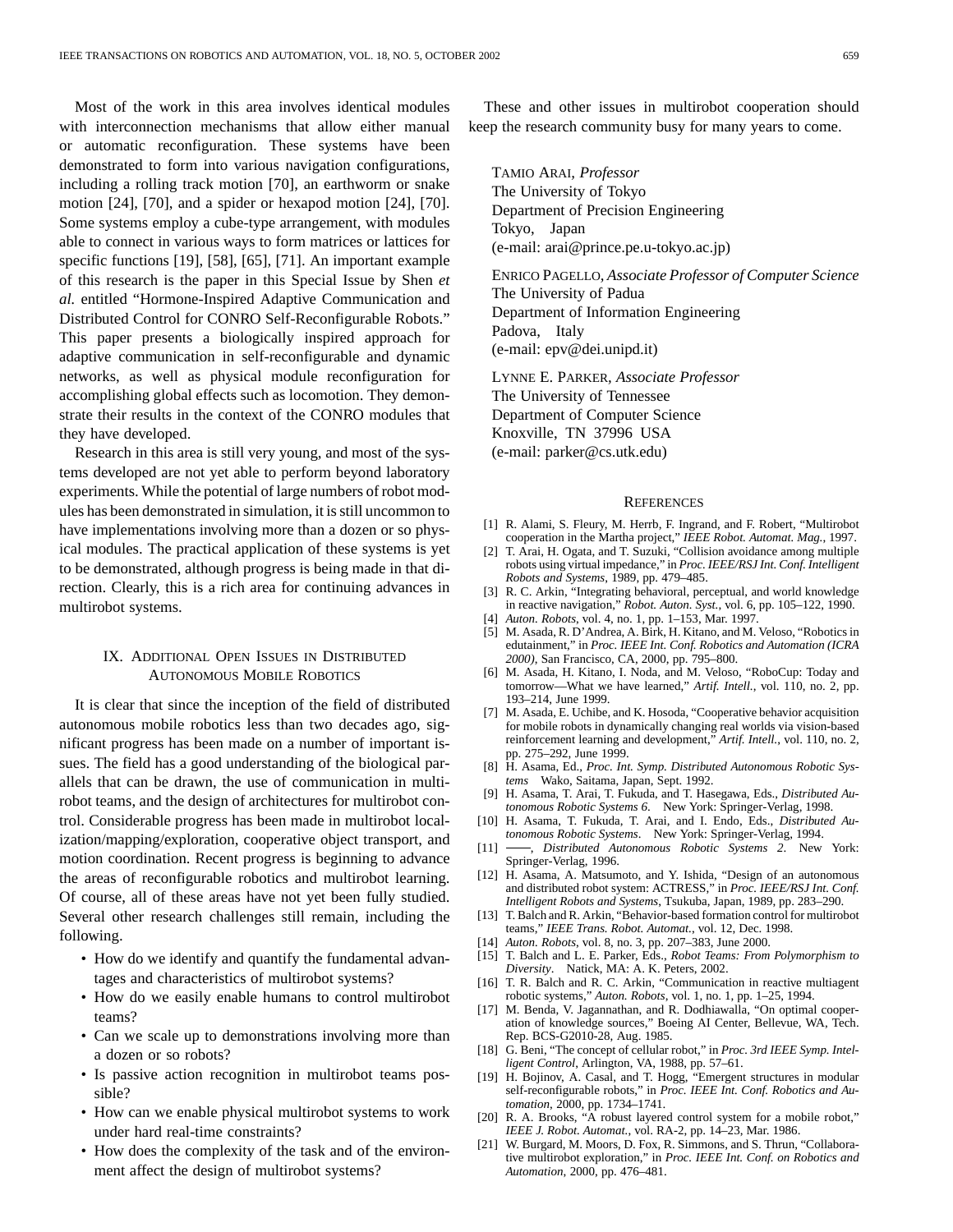- [22] C. Candea, H. Hu, L. Iocchi, D. Nardi, and M. Piaggio, "Coordinating in multiagent robocup teams," *Robot. Auton. Syst.*, vol. 36, no. 2/3, pp. 67–86, Aug. 2001.
- [23] Y. Cao, A. Fukunaga, and A. Kahng, "Cooperative mobile robotics: Antecedents and directions," *Auton. Robots*, vol. 4, pp. 1–23, 1997.
- [24] A. Castano, R. Chokkalingam, and P. Will, "Autonomous and self-sufficient CONRO modules for reconfigurable robots," in *Proc. 5th Int. Symp. Distributed Autonomous Robotic Systems (DARS 2000)*, 2000, pp. 155–164.
- [25] G. Dedeoglu and G. Sukhatme, "Landmark-based matching algorithm for cooperative mapping by autonomous robots," in *Proc. 5th Int. Symp. Distributed Autonomous Robotic Systems (DARS 2000)*, 2000, pp. 251–260.
- [26] J. Deneubourg, S. Goss, G. Sandini, F. Ferrari, and P. Dario, "Self-organizing collection and transport of objects in unpredictable environments," in *Proc. Japan–USA Symp. Flexible Automation*, Kyoto, Japan, 1990, pp. 1093–1098.
- [27] B. Donald, L. Gariepy, and D. Rus, "Distributed manipulation of multiple objects using ropes," in *Proc. IEEE Int. Conf. Robotics and Automation*, 2000, pp. 450–457.
- [28] A. Drogoul and J. Ferber, "From Tom Thumb to the Dockers: Some experiments with foraging robots," in *Proc. 2nd Int. Conf. Simulation of Adaptive Behavior*, Honolulu, HI, 1992, pp. 451–459.
- [29] G. Dudek, M. Jenkin, E. Milios, and D. Wilkes, "A taxonomy for multiagent robotics," *Auton. Robots*, vol. 3, pp. 375–397, 1996.
- [30] C. Ferrari, E. Pagello, J. Ota, and T. Arai, "Multirobot motion coordination in space and time," *Robot. Auton. Syst.*, vol. 25, pp. 219–229, 1998.
- [31] D. Fox, W. Burgard, H. Kruppa, and S. Thrun, "Collaborative multirobot exploration," *Auton. Robots*, vol. 8, no. 3, pp. 325–344, 2000.
- [32] T. Fukuda and S. Nakagawa, "A dynamically reconfigurable robotic system (concept of a system and optimal configurations)," in *Proc. IECON*, 1987, pp. 588–595.
- [33] M. Hannebauer, J. Wendler, and E. Pagello, Eds., *Balancing Reactivity and Social Deliberation in Multi-Agent Systems: From RoboCup to Real-World Applications*. New York: Springer-Verlag, 2001, vol. LNAI no. 2103.
- [34] T. Haynes and S. Sen, "Evolving behavioral strategies in predators and prey," in *Adaptation and Learning in Multi-Agent Systems*, G. Weiss and S. Sen, Eds. New York: Springer-Verlag, 1986, pp. 113–126.
- [35] L. Hugues, "Collective grounded representations for robots," in *Proceedings of Fifth International Conference on Distributed Autonomous Robotic Systems (DARS 2000)*, 2000, pp. 79–88.
- [36] D. Jung and A. Zelinsky, "Grounded symbolic communication between heterogeneous cooperating robots," *Auton. Robots*, vol. 8, no. 3, pp. 269–292, July 2000.
- [37] O. Khatib, K. Yokoi, K. Chang, D. Ruspini, R. Holmberg, and A. Casal, "Vehicle/arm coordination and mobile manipulator decentralized cooperation," in *IEEE/RSJ International Conference on Intelligent Robots and Systems*, 1996, pp. 546–553.
- [38] H. Kitano, Ed., *RoboCup-97: Robot Soccer World Cup I*: Springer, September 1998, vol. Lecture Notes in Artificial Intelligence 1395.
- [39] S. M. LaValle, D. Lin, L. J. Guibas, J.-C. Latombe, and R. Motwani, "Finding an unpredictable target in a workspace with obstacles," in *Proc. 1997 IEEE Int. Conf. Robotics and Automation (ICRA'97)*, 1997, pp. 737–742.
- [40] T. Leuth, Ed., *Distributed Autonomous Robotic Systems 3*. New York: Springer-Verlag, 1998.
- [41] V. J. Lumelsky and K. R. Harinarayan, "Decentralized motion planning for multiple mobile robots: The cocktail party model," *Auton. Robots*, vol. 4, no. 1, pp. 121–136, 1997.
- [42] D. MacKenzie, R. Arkin, and J. Cameron, "Multiagent mission specification and execution," *Auton. Robots*, vol. 4, no. 1, pp. 29–52, 1997.
- [43] B. MacLennan, "Synthetic ethology: An approach to the study of communication," in *Proc. 2nd Interdisciplinary Workshop on Synthesis and Simulation of Living Systems*, 1991, pp. 631–658.
- [44] M. J. Mataric, "Designing emergent behaviors: From local interactions to collective intelligence," in *Proc. 2nd Int. Conf. Simulation of Adaptive Behavior*, J. Meyer, H. Roitblat, and S. Wilson, Eds. Honolulu, HI, 1992, pp. 432–441.
- [45] M. J. Mataric, "Issues and approaches in the design of collective autonomous agents," *Robot. Auton. Syst.*, vol. 16, no. 2–4, pp. 321–331, Dec. 1995.
- [46] D. McFarland, "Toward robot cooperation," in *Proc. 3rd Int. Conf. Simulation of Adaptive Behavior*, D. Cliff, P. Husbands, J.-A. Meyer, and S. Wilson, Eds, 1994, pp. 440–444.
- [47] B. Minten, R. Murphy, J. Hyams, and M. Micire, "A communication-free behavior for docking mobile robots," in *Proc. 5th Int. Symp. Distributed Autonomous Robotic Systems (DARS 2000)*, 2000, pp. 357–367.
- [48] P. Molnar and J. Starke, "Communication fault tolerance in distributed robotic systems," in *Proc. 5th Int. Symp. Distributed Autonomous Robotic Systems (DARS 2000)*, 2000, pp. 99–108.
- [49] I. Noda, S. Suzuki, H. Matsubara, M. Asada, and H. Kitano, "RoboCup-97: The first robot world cup soccer games and conferences," *AI Mag.*, vol. 19, no. 3, pp. 49–59, Fall 1998.
- [50] E. Pagello, A. D'Angelo, C. Ferrari, R. Polesel, R. Rosati, and A. Speranzon, "Emergent behaviors of a robot team performing cooperative tasks," *Adv. Robot.*, 2002, to be published.
- [51] E. Pagello, A. D'Angelo, F. Montesello, F. Garelli, and C. Ferrari, "Cooperative behaviors in multirobot systems through implicit communication," *Robot. Auton. Syst.*, vol. 29, no. 1, pp. 65–77, 1999.
- [52] L. E. Parker, "ALLIANCE: An architecture for fault-tolerant multirobot cooperation," *IEEE Trans. Robot. Automat.*, vol. 14, pp. 220–240, Apr. 1998.
- [53] L. E. Parker, "Distributed algorithms for multirobot observation of multiple moving targets," *Auton. Robots*, vol. 12, pp. 231–255, 2002.
- [54] L. E. Parker, G. Bekey, and J. Barhen, Eds., *Distributed Autonomous Robotic Systems 4*. New York: Springer-Verlag, 2002.
- [55] S. Premvuti and S. Yuta, "Consideration on the cooperation of multiple autonomous mobile robots," in *Proc. IEEE Int. Workshop Intelligent Robots and Systems*, Tsuchiura, Japan, 1990, pp. 59–63.
- [56] I. Rekleitis, G. Dudek, and E. Milios, "Graph-based exploration using multiple robots," in *Proc. 5th Int. Symp. Distributed Autonomous Robotic Systems (DARS 2000)*, 2000, pp. 241–250.
- [57] D. Rus, B. Donald, and J. Jennings, "Moving furniture with teams of autonomous robots," in *Proc. IEEE/RSJ Int. Conf. Intelligent Robots and Systems*, 1995, pp. 235–242.
- [58] D. Rus and M. Vona, "A physical implementation of the self-reconfiguring crystalline robot," in *Proc. IEEE Int. Conf. Robotics and Automation*, 2000, pp. 1726–1733.
- [59] A. Schultz and L. E. Parker, Eds., *Multi-Robot Systems: From Swarms to Intelligent Automata*. Norwell, MA: Kluwer, 2002.
- [60] D. Stilwell and J. Bay, "Toward the development of a material transport system using swarms of ant-like robots," in *Proc. IEEE Int. Conf. Robotics and Automation*, Atlanta, GA, 1993, pp. 766–771.
- [61] P. Stone and M. Veloso, "A layered approach to learning client behaviors in the robocup soccer server," *Appl. Artif. Intell.*, vol. 12, pp. 165–188, 1998.
- [62]  $\rightarrow$ , "Task decomposition, dynamic role assignment, and low-bandwidth communication for real-time strategic teamwork," *Artif. Intell.*, vol. 110, no. 2, pp. 241–273, June 1999.
- [63] P. Svestka and M. H. Overmars, "Coordinated path planning for multiple robots," *Robot. Auton. Syst.*, vol. 23, no. 3, pp. 125–152, 1998.
- [64] M. Tambe, M. Adibi, Y. Al-Onaizan, A. Erdem, G. A. Kaminka, S. Marsella, and I. Muslea, "Building agent teams using an explicit teamwork model and learning," *Artif. Intell.*, vol. 110, no. 2, pp. 215–239, June 1999.
- [65] C. Unsal and P. K. Khosla, "Mechatronic design of a modular self-reconfiguring robotic system," in *Proc. IEEE Int. Conf. Robotics and Automation*, 2000, pp. 1742–1747.
- [66] P. K. C. Wang, "Navigation strategies for multiple autonomous mobile robots," in *Proc. IEEE/RSJ Int. Conf. Intelligent Robots and Systems (IROS)*, 1989, pp. 486–493.
- [67] Z. Wang, Y. Kimura, T. Takahashi, and E. Nakano, "A control method of a multiple nonholonomic robot system for cooperative object transportation," in *Proc. 5th Int. Symp. Distributed Autonomous Robotic Systems (DARS 2000)*, 2000, pp. 447–456.
- [68] A. Winfield, "Distributed sensing and data collection via broken *ad hoc* wireless connected networks of mobile robots," in *Proc. 5th Int. Symp. Distributed Autonomous Robotic Systems (DARS 2000)*, 2000, pp. 273–282.
- [69] A. Yamashita, M. Fukuchi, J. Ota, T. Arai, and H. Asama, "Motion planning for cooperative transportation of a large object by multiple mobile robots in a 3D environment," in *Proc. IEEE Int. Conf. Robotics and Automation*, 2000, pp. 3144–3151.
- [70] M. Yim, D. G. Duff, and K. D. Roufas, "Polybot: A modular reconfigurable robot," in *Proc. IEEE Int. Conf. Robotics and Automation*, 2000, pp. 514–520.
- [71] E. Yoshida, S. Murata, S. Kokaji, K. Tomita, and H. Kurokawa, "Micro self-reconfigurable robotic system using shape memory alloy," in *Proc. 5th Int. Symp. Distributed Autonomous Robotic Systems (DARS 2000)*, 2000, pp. 145–154.